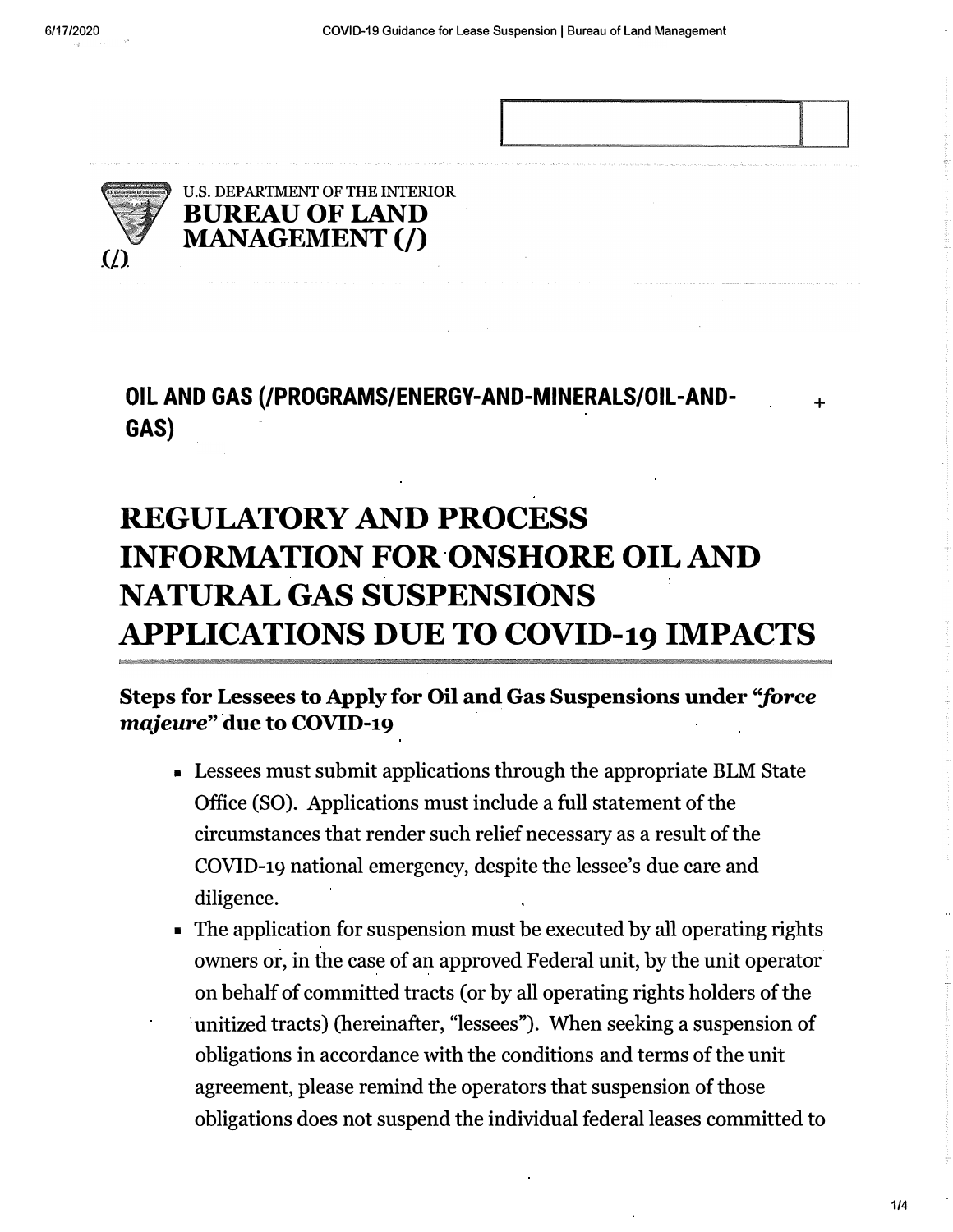the unit. Those lessees must separately request a suspension of the committed leases.  $43$  CFR  $3103.4 - 4(f)$ .

- Minimum Application Requirements:
	- Lease number(s) and applicable Federal unit or communitization agreement;
	- Expiration date of lease(s) and/or Held by Production Date (HBP);
	- Current lessee(s) and operating rights owners; and
	- Supporting evidence of COVID-19 impact *(i.e.,* inability to get personnel or service providers to the lease to conduct operations) and date of impact.
- Lessees must file an application for a suspension of operations prior to the lease expiration date. Lessees must file an application for a suspension of production prior to [ expiration of the time to place the lease back into production as provided in 43 CFR 3107.2-3]. Only if filed timely may the BLM SO AO grant a suspension after lease expiration.
- Operators may apply for suspensions of operations (if they have commenced operations, including having obtained an approved application for permit to drill [APD]) or of production (if they have begun producing) for reasons of *force majeure.* An approved suspension does not suspend the filing requirements of form 3160-6, "Monthly Report of Operations." In addition, the 5-day reporting requirements in 43 CFR 3162-4-1(c) must be fulfilled.
- Neither a suspension of operations nor a suspension of production suspends a lessee's rental or minimum royalty obligations.

## **Steps for Lessees to Apply for Oil and Gas Suspensions under**  *"conservation of natural resources"* **due to COVID-19**

■ If an operator has submitted an APD, and BLM is experiencing unusual or unreasonable processing delays of the APD to complete environmental review, analysis or consultations ( caused, e.g., by the COVID-19 emergency and difficulty in conducting NEPA or section 106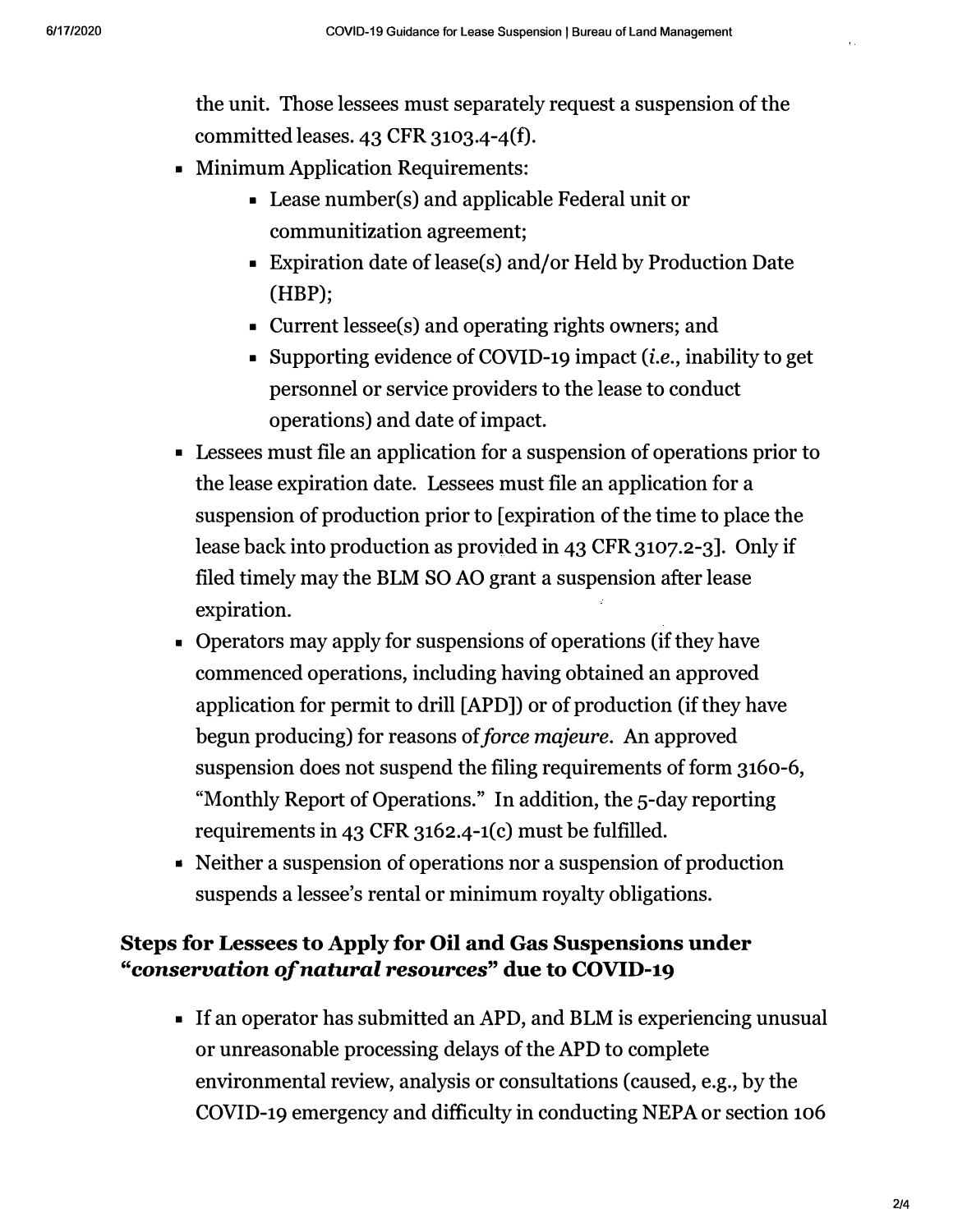or tribal consultations), the BLM may direct or consent to a suspension of operations and production in the interest of conservation under section 39 of the MLA.

- A suspension of operations and production tolls the running of the lease term, prevents the lease from expiring during the suspension, and tolls payment of rentals, but it also bars both operations and production. 30 U.S.C. 209; 43 CFR 3103.4-4(a), (b), (d).
- Lessees must submit applications through the appropriate BLM State Office (SO):
	- Minimum Application Requirements:
		- Lease number(s) and applicable Federal unit or communitization agreement;
		- Expiration date of lease(s) and/or Held by Production Date (HBP);
		- Current lessee(s) and operating rights owners; and
		- Supporting evidence of COVID-19 impact on conservation of natural resources.

Termination of Suspension. Lease suspensions granted due to the COVID-19 national emergency will sunset sixty (60) days from the date BLM approves the suspension, or earlier if the operator resumes operations prior to the sixty ( 60) day date. The suspension may be extended or, with appropriate notice, rescinded, if conditions so warrant. For example, if a suspension of operations or suspension of production is granted on May 1, 2020, then the suspension will terminate on July 1, 2020. If COVID-19 conditions persist, the suspensions may be extended. At any time, the applicant may also submit a written request that the BLM terminate a suspension to allow resumed operations or production.

## Steps for BLM Approval

■ For those complete applications timely filed, the BLM SO AO will review and evaluate the documentation in the suspension request and verify the application information within five business days. The five-day review time applies to all suspension requests- those under section 17 or section 39 of the MLA.